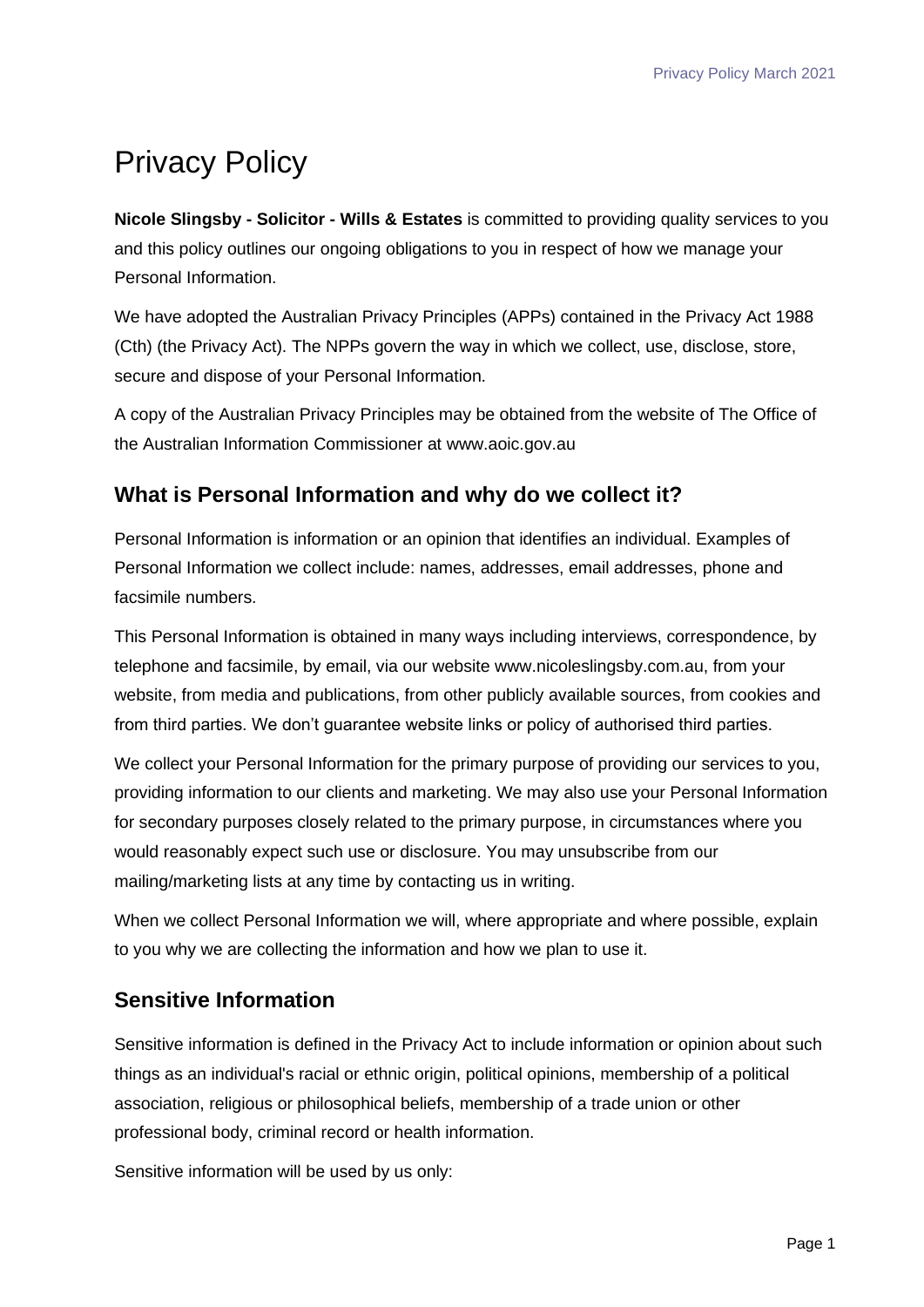- For the primary purpose for which it was obtained
- For a secondary purpose that is directly related to the primary purpose
- With your consent; or where required or authorised by law.

## **Third Parties**

Where reasonable and practicable to do so, we will collect your Personal Information only from you. However, in some circumstances we may be provided with information by third parties. In such a case we will take reasonable steps to ensure that you are made aware of the information provided to us by the third party.

## **Disclosure of Personal Information**

Your Personal Information may be disclosed in a number of circumstances including the following:

- Third parties where you consent to the use or disclosure; and
- Where required or authorised by law.

#### **Security of Personal Information**

Your Personal Information is stored in a manner that reasonably protects it from misuse and loss and from unauthorized access, modification or disclosure.

When your Personal Information is no longer needed for the purpose for which it was obtained, we will take reasonable steps to destroy or permanently de-identify your Personal Information. However, most of the Personal Information is or will be stored in client files which will be kept by us for a minimum of 7 years.

## **Access to your Personal Information**

You may access the Personal Information we hold about you and to update and/or correct it, subject to certain exceptions. If you wish to access your Personal Information, please contact us in writing.

**Nicole Slingsby - Solicitor - Wills & Estates** will not charge any fee for your access request, but may charge an administrative fee for providing a copy of your Personal Information.

In order to protect your Personal Information we may require identification from you before releasing the requested information.